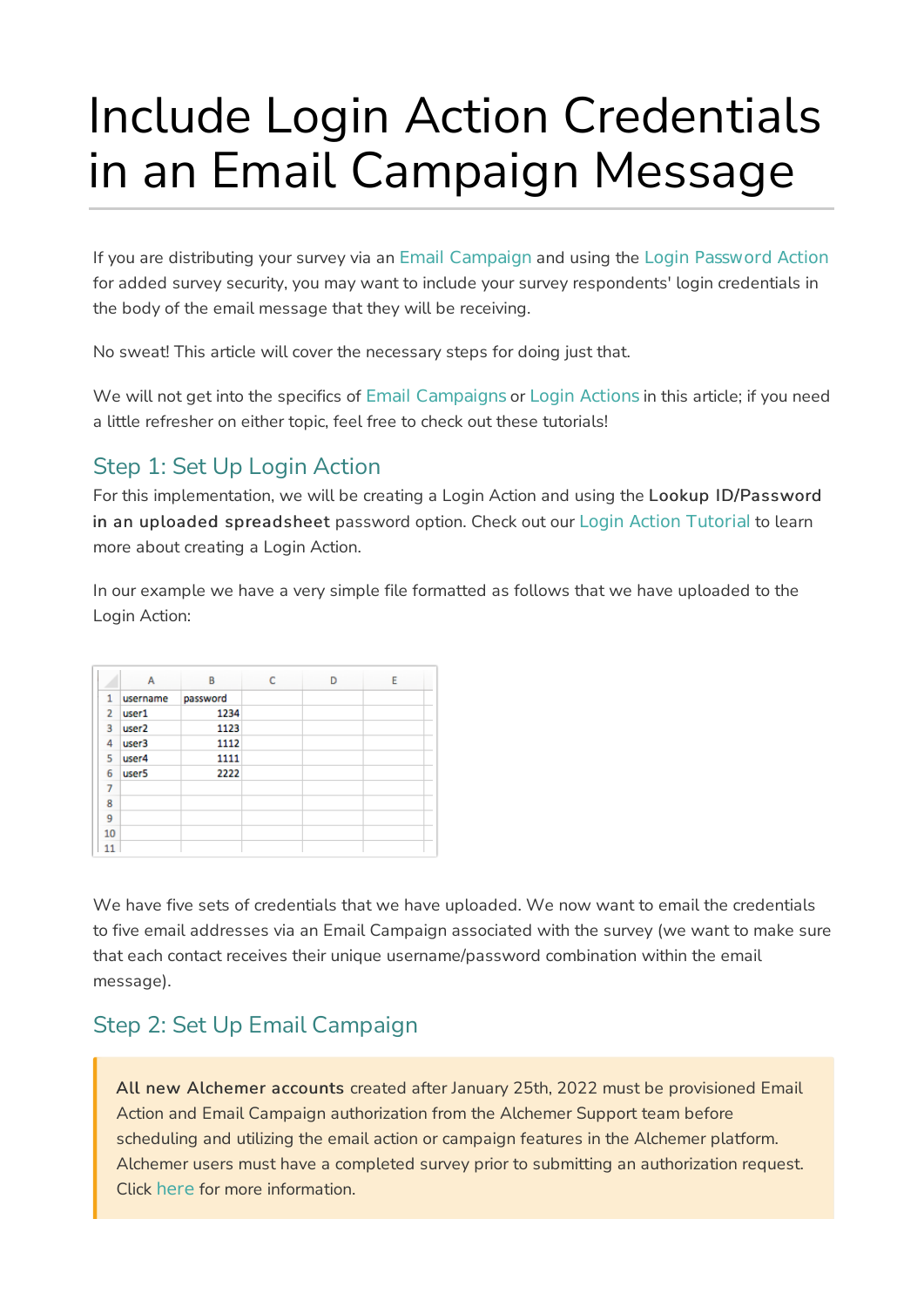For this implementation, the majority of the work is done on the Email Campaign side of things. We will be sending an email with a survey link to five uploaded contacts and want to include each contact's username and password in their email message.

Typically, we would upload a contact file to our Email Campaign containing, at the very minimum, an email address.

In our example we are starting with a file that contains the *email* address and a *first name* field:

|   | А                       | R          |  |
|---|-------------------------|------------|--|
|   | email                   | first name |  |
| 2 | david@company.net david |            |  |
| 3 | jane@company.net        | jane       |  |
| 4 | mary@company.net        | mary       |  |
| 5 | john@company.net        | john       |  |
| 6 | tom@company.net         | tom        |  |
|   |                         |            |  |
| R |                         |            |  |
| ۹ |                         |            |  |
|   |                         |            |  |

We will be adding additional columns to our contact file prior to uploading this to our email campaign. We will be adding the usernames and passwords that we want to associate with each contact (the same usernames and passwords that we have uploaded to the Login Action).

When finished our file looks like this:

|    | A                 | B          |                   | n        | E |
|----|-------------------|------------|-------------------|----------|---|
|    | email             | first name | username          | password |   |
| 2  | david@company.net | david      | user1             | 1234     |   |
| 3  | jane@company.net  | jane       | user <sub>2</sub> | 1123     |   |
| 4  | mary@company.net  | mary       | user3             | 1112     |   |
| 5  | john@company.net  | john       | user4             | 1111     |   |
| 6  | tom@company.net   | tom        | user <sub>5</sub> | 2222     |   |
| 7  |                   |            |                   |          |   |
| R  |                   |            |                   |          |   |
| 9  |                   |            |                   |          |   |
| 10 |                   |            |                   |          |   |
|    |                   |            |                   |          |   |

Now our file is ready to be uploaded to our Email Campaign.

## Step 3: Upload and Map Fields

- 1. Now that our contact file is ready, we can navigate to our Email Campaign and, under the Contacts page, select Add Contacts > Upload a Spreadsheet.
- 2. We can then Map Fields as follows: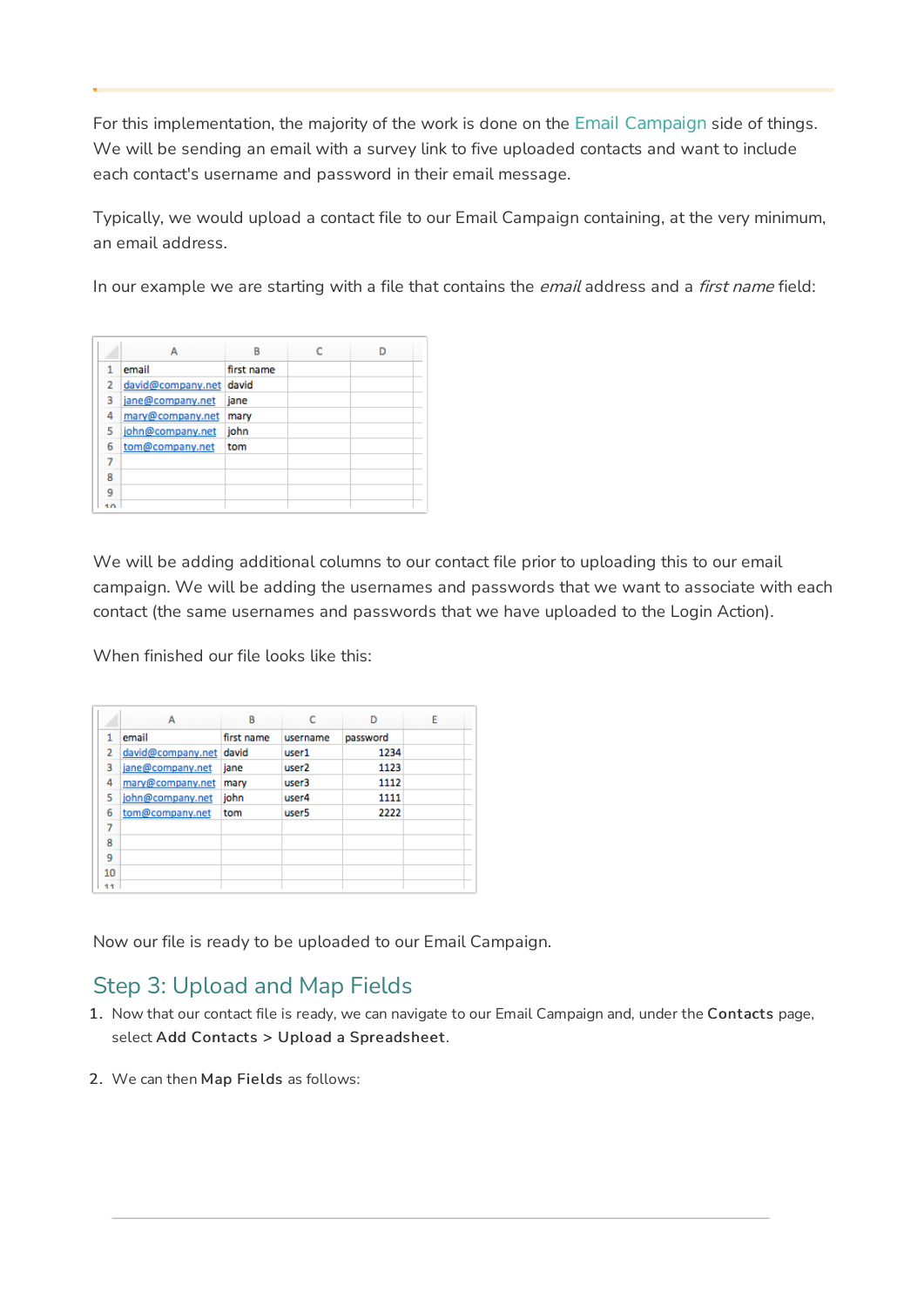| Column Header | First Row of Data | Field that it maps to in |   |
|---------------|-------------------|--------------------------|---|
| email         | david@company.net | Email                    | ÷ |
| first name    | david             | <b>First Name</b>        | ÷ |
| username      | user1             | Invite Custom Field 1    | ÷ |
| password      | 1234              | Invite Custom Field 2    | ♦ |

- 3. We recommend mapping the username and password fields to our Invite Custom Fields. This allows us to use merge codes in our email message to reference the username and password fields and pull the information into the body of the email.
- 4. Now that our file is properly uploaded to our Email Campaign, we can craft our email message to pull in the necessary username/password information.

## Step 4: Customize Email Campaign Message

1. Let's navigate to the Campaign Designer and click Edit Message.

| <b>Campaign Summary</b>                                                             | <b>Email Messages</b>                                                                  |                                     |
|-------------------------------------------------------------------------------------|----------------------------------------------------------------------------------------|-------------------------------------|
| Create / Edit your Emails<br>1 Invite                                               | $\boxdot$ [account("organization name")] needs your feedback!<br>From: Survey Research | ✔ Edit Message<br><b>⊠Send Test</b> |
| <b>Upload your Contact List</b><br>5 Contacts Uploaded<br><b>ED</b> View import log | Reply To: noreply@<br>.com<br>Last Sent: Not Sent                                      |                                     |
| Send / Schedule<br>Campaign not sent yet                                            | <b>Add Reminder Email</b><br>Add "Thank You" Message                                   |                                     |

2. Our initial invite message looks like the below. Note that we have included information about the login credentials and instructions for our respondents.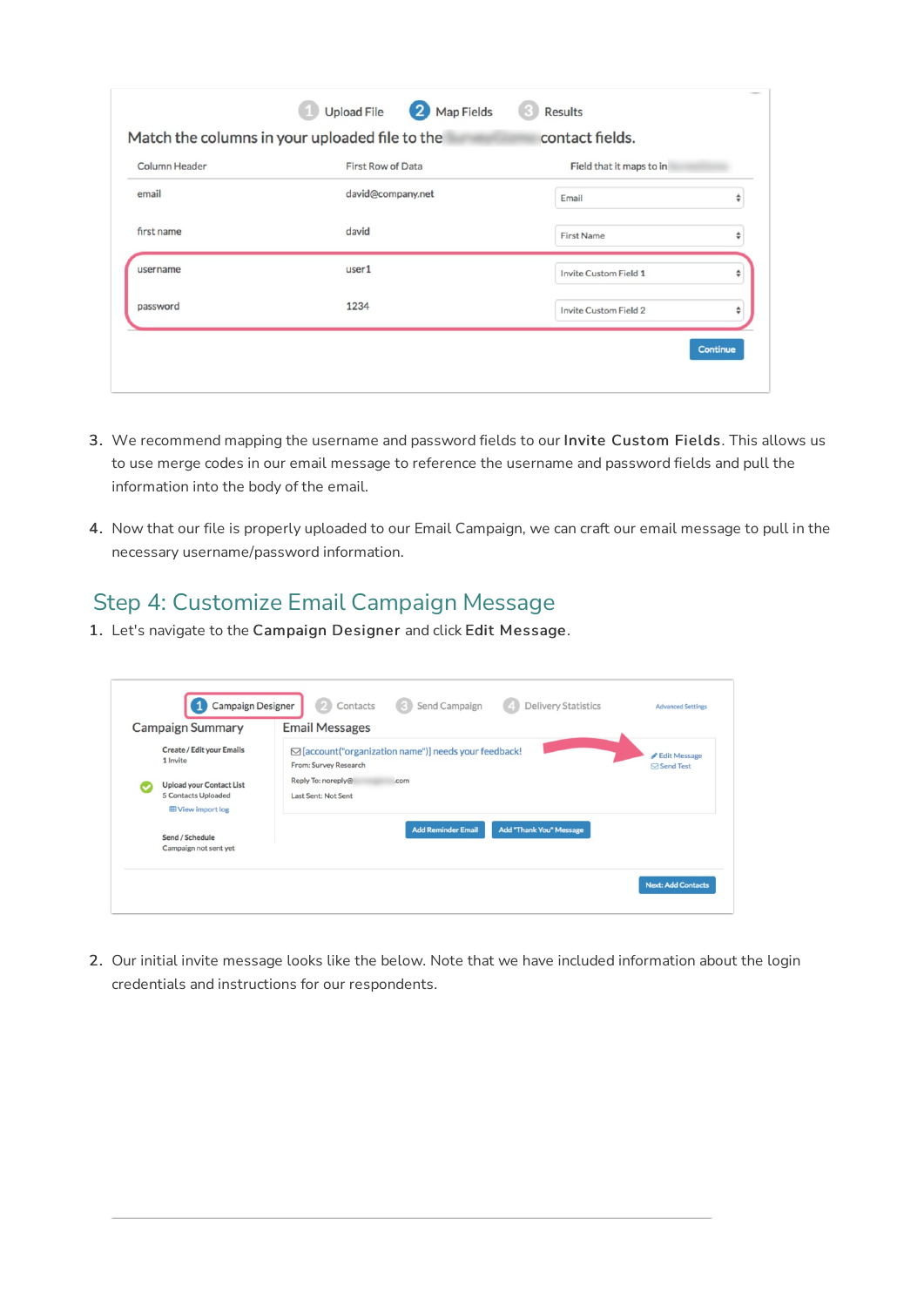| Subject |                        |                                | [account("organization name")] needs your feedback!                                                                                                                                    |  |  |       |  |  |  |           |  |                 |  |
|---------|------------------------|--------------------------------|----------------------------------------------------------------------------------------------------------------------------------------------------------------------------------------|--|--|-------|--|--|--|-----------|--|-----------------|--|
|         | <b>Reply To</b>        |                                | noreply@:                                                                                                                                                                              |  |  | I.COM |  |  |  | From Name |  | Survey Research |  |
| B       |                        |                                | $I \cup Size \cdot A \cdot A \cdot \dots \cdot = \pm \pm \pm \dots$                                                                                                                    |  |  |       |  |  |  |           |  | Merge Codes     |  |
|         |                        | Hello [contact("first name")], |                                                                                                                                                                                        |  |  |       |  |  |  |           |  |                 |  |
|         |                        |                                | Please click on the link below to take our short survey!<br>The survey will require you to login for additional security. Please use the following credentials to login to the survey: |  |  |       |  |  |  |           |  |                 |  |
|         | username:<br>password: |                                |                                                                                                                                                                                        |  |  |       |  |  |  |           |  |                 |  |
|         |                        |                                | <b>Click Here to Start the Survey</b>                                                                                                                                                  |  |  |       |  |  |  |           |  |                 |  |

- At this moment we do not have any information being populated into the highlighted username and password fields above. We will need to use merge codes to dynamically pull information from our uploaded spreadsheet into the email message.
- 3. We will use the merge code helper to add merge codes to the body of our email. Since on upload we mapped our username and password fields to the invite custom 1 and 2 fields respectively, we will use the merge codes for those fields in our message.

| Subject                    | [account("organization name")] needs your feedback! |           |                 |        |
|----------------------------|-----------------------------------------------------|-----------|-----------------|--------|
| <b>Reply To</b>            | noreply@<br>.com                                    | From Name | Survey Research |        |
| B                          |                                                     |           | Merge Codes     |        |
| <b>Email Invite Fields</b> | Search                                              |           | $\alpha$        | Close  |
| <b>About Your Account</b>  | Website                                             |           |                 | Insert |
|                            | <b>Custom Contact Fields</b>                        |           |                 |        |
|                            | Custom 1                                            |           |                 | Insert |
|                            | Custom <sub>2</sub>                                 |           |                 | Insert |
|                            | Custom <sub>3</sub>                                 |           |                 | Insert |
|                            | Custom <sub>4</sub>                                 |           |                 | Insert |

4. Our finished message will look like the below example.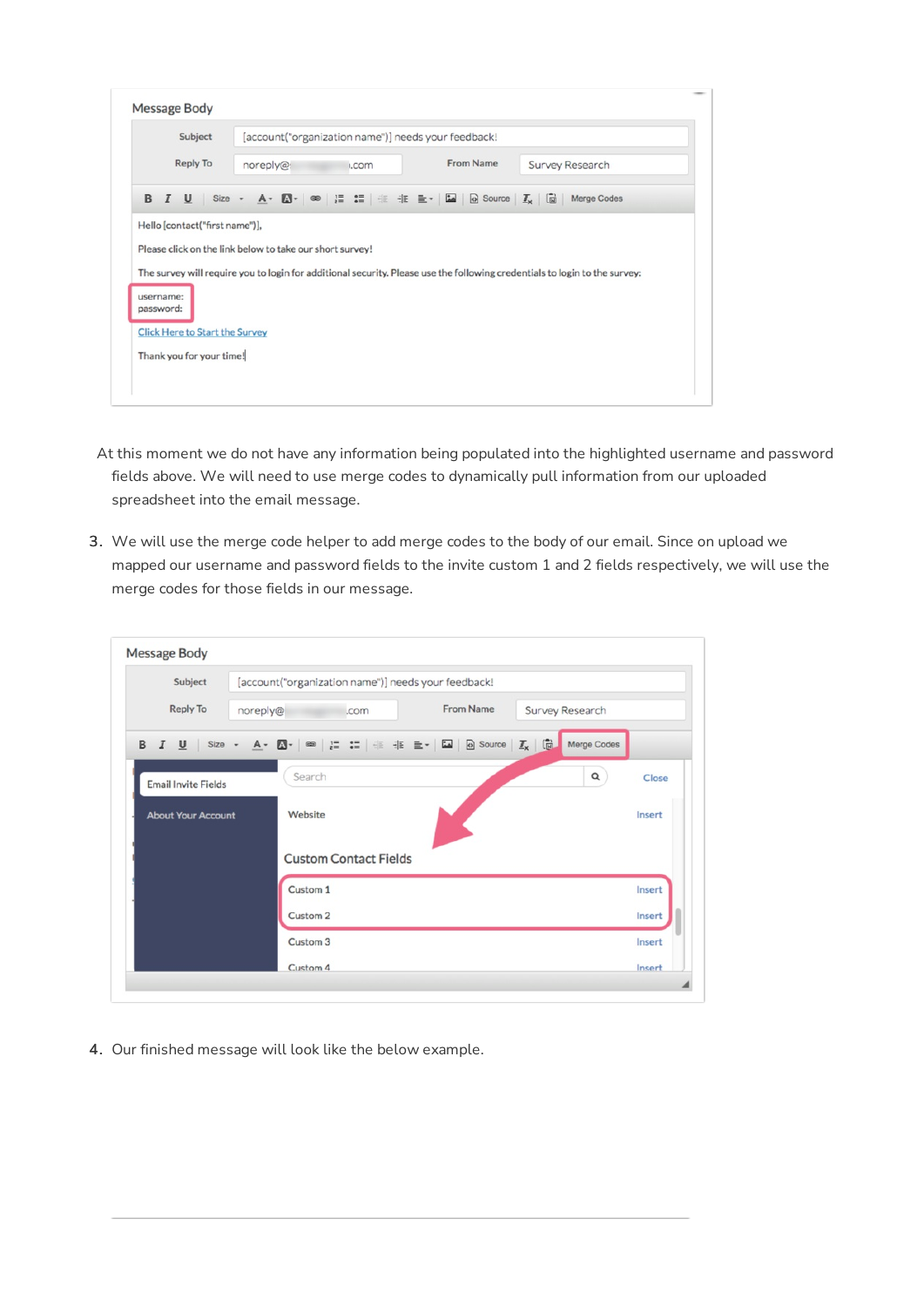

5. The message is now ready to send! Go ahead and schedule your message or Send Now. When your contact receives their email, it will look like this:



Note that the merge codes that we added in the last step have been dynamically replaced by the actual username and password values tied to the email recipient. Your contact will now have their credentials in their email and can easily reference them when logging into your survey.

# (Optional) Pre-populate Password from Email Campaign

We can take our setup from above in another direction. Because we have uploaded our password as part of the contact file, we can pre-populate the password field on the survey from that file. Using this option, respondents do not have to manually type in their passwords which reduces the possibility of an incorrect password being entered.

1. Once you have your spreadsheet uploaded navigate to the Display tab of the Login/Password action and locate the Pre-populate Username and Pre-populate Password fields.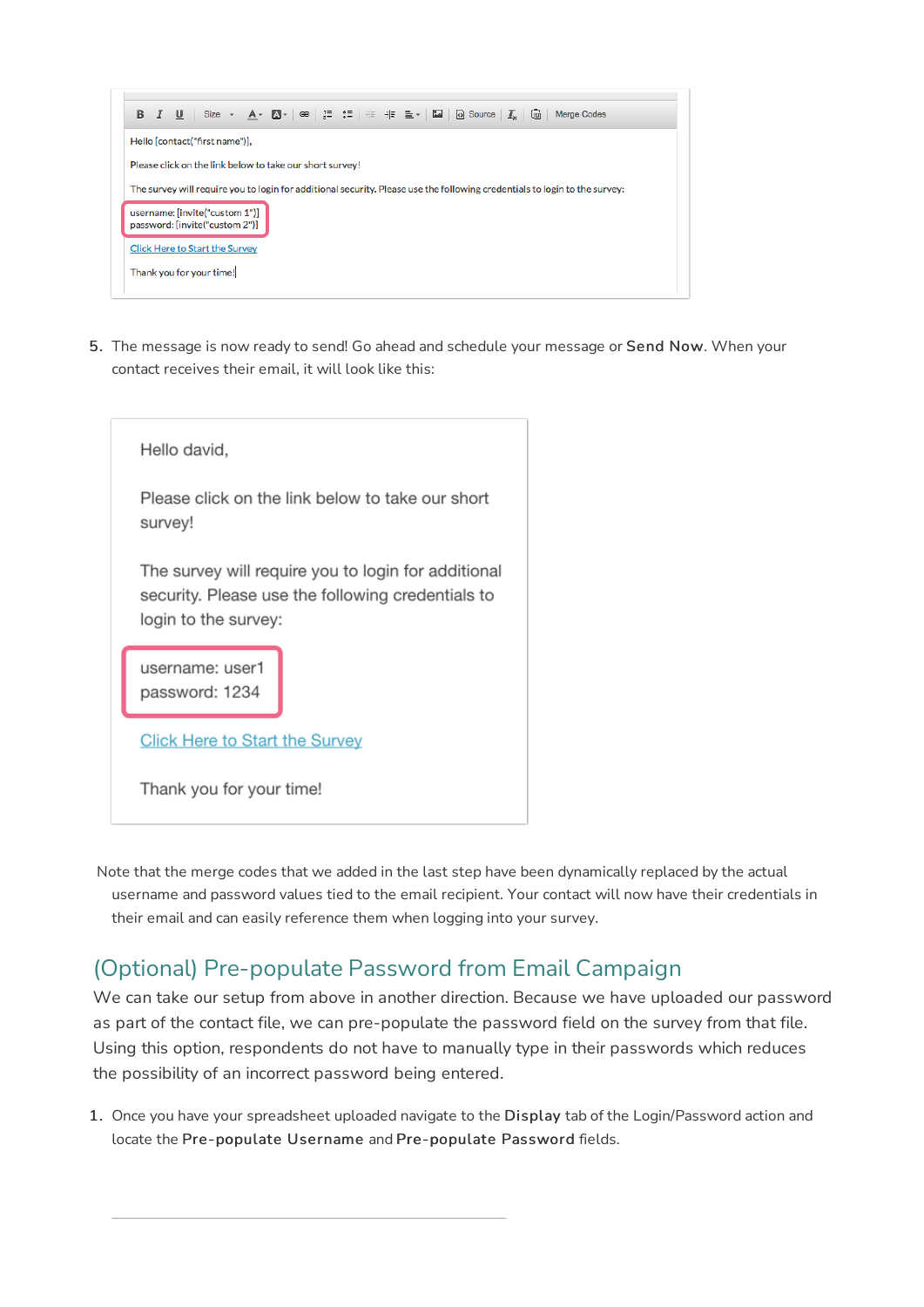| <b>Primary Setup Logic</b>                  |  | <b>Display</b> |  |  |  |  |
|---------------------------------------------|--|----------------|--|--|--|--|
| <b>CSS Class Name</b>                       |  |                |  |  |  |  |
| <b>Question Numbering</b>                   |  |                |  |  |  |  |
| Skip numbering for this question            |  |                |  |  |  |  |
| <b>Label for Password Field</b>             |  |                |  |  |  |  |
| Password                                    |  |                |  |  |  |  |
| Mask password (Ex. ********)                |  |                |  |  |  |  |
| <b>Label for Username Field</b><br>Username |  |                |  |  |  |  |
|                                             |  |                |  |  |  |  |
| Pre-populate Username                       |  |                |  |  |  |  |
| Select a Merge Code                         |  |                |  |  |  |  |
| Pre-populate Password                       |  |                |  |  |  |  |
|                                             |  |                |  |  |  |  |
| Select a Merge Code                         |  |                |  |  |  |  |

2. Using the Select a Merge Code link, select Invite Custom 1 & 2 (these are the fields that we mapped our username and password to when we uploaded our contact file).

| Pages & Questions           | Search                       | Close  |
|-----------------------------|------------------------------|--------|
| <b>Email Invite Fields</b>  | <b>Custom Contact Fields</b> |        |
| <b>About the Respondent</b> | Custom <sub>1</sub>          | Insert |
| <b>About the Survey</b>     | Custom <sub>2</sub>          | Insert |
| <b>About Your Account</b>   | Custom <sub>3</sub>          | Insert |
|                             | Custom 4                     | Insert |
|                             | Custom <sub>5</sub>          | Insert |

3. Now that we have set this up, the respondent's experience would be as follows: